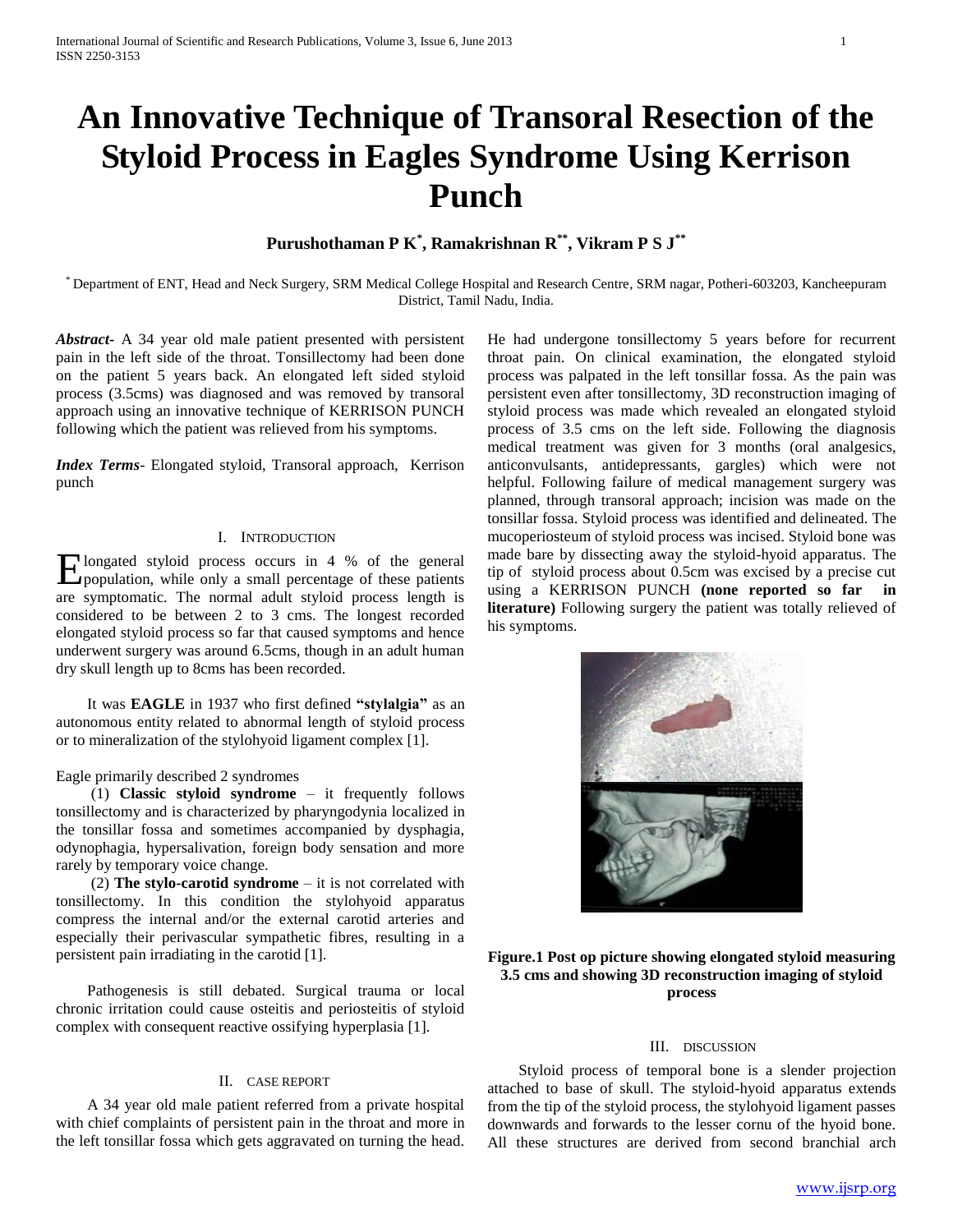cartilage. Eagle defined the length of a normal styloid process at 2.5 to 3 cms, while the length of styloid process varies greatly. An elongated styloid process occurs in 4% of general population while only small percentage (between 4 to 10.3%) of these patients are symptomatic. The styloid process and the stylohyoid ligament have been linked to Eagle's syndrome. The symptomatology is characterized by the foreign body sensation in the pharynx, causing difficult and painful swallowing and earache [1, 2]. Pietro Marchetti observed an elongation of the styloid process in the 17th century in 1937. It was Watt W. Eagle who first described stylalgia, later called the Eagle's syndrome. Other names of Eagle's syndrome are Stylalgia, elongated styloid process, long styloid process syndrome, stylohyoid disorder, neuralgia of styloid process, cervicopharyngeal pain syndrome. In the literature it has been referred to as a secondary pathology following traumatic fracture. It can also be the consequence of a difficult endotracheal intubation leading to mineralisation of the styloid process and calcification of the ligament complex. A differential diagnosis of Eagle's syndrome should include Trigeminal Neuralgia, Migraine, TMJ disorders, Temporal Rachitis, Unerupted or impacted molar teeth and Faulty dental prostheses [3, 4]. Diagnosis can be made by digital palpation of the styloid process in the tonsillar fossa Diagnosis can be confirmed by imaging studies. Lateral view radiographs of the skull can be taken, but the disadvantage of this view is the overlapping between styloid processes of the both sides and with adjoining bone structures. An anteroposterior view radiograph should be taken to determine whether the styloid process is medially or laterally deviated. Orthopantomogram shows the entire length of the process distinctly and its deviation can also be made out clearly. 3D-CT scanning is extremely valuable tool in ascertaining the length as well as alignment of the styloid process [5, 6].

 Treatment of symptomatic elongated styloid process includes both medical and surgical therapy. Medical management includes the following analgesics, anticonvulsants, Tricyclic antidepressant, and local infiltration with steroids or long acting local anesthetic agents. Two surgical approaches to styloidectomy are 1) Intraoral approach 2) Extraoral approach. Intraoral approach includes Transpharyngeal tonsillar fossa approach and Anterior pillar approach [7]. Instruments used to remove styloid are bone nibbler and artery forceps. Advantage of using KERRISON PUNCH is precise cutting of the tip under visualisation without injuring other structures. Main surgical complications associated with styloidectomy are deep space neck infection, injury to main neurovascular structures, haemorrhage, temporary alterations of speech and swallowing, facial nerve injury [7].





**Fig 2.Kerrison punch used for precise cutting of elongated styloid process**

#### IV. CONCLUSION

 Elongated styloid process is a diagnosis that should be considered in the evaluation of recurrent neck, throat or facial pain and dysphagia with or without radiation of pain to the ipsilateral ear. A novel technique of using Kerrison punch is very useful in terms of precise cut of the bone and not injuring nearby vital structures. Eagle's syndrome though the incidence being 4 to 7% is largely under diagnosed. A thorough clinical and radiological examination will reveal impending insult. Proper diagnosis can definitely be of immense help to rationalize the line of management and the ultimate clinical outcome.

#### **REFERENCES**

- [1] Eagle W. Elongated styloid process. Report of two cases. *Arch Otolaryngol*. 1937;25:584-587.
- [2] Review article: a rare cause for cervical pain: eagle's syndrome.International Journal of Dentistry Volume 2009 (2009), Article ID 781297, 3 pages doi:10.1155/2009/781297
- [3] Thot B, Revel S, Mohandas R, RaoAV, Kumar A. Eagle's syndrome. Anatomy of the styloid process. Indian J Dent Res 2000;11(2):65-70.
- [4] International Journal of Anatomical variation (2010)3:100-102.
- [5] Rodriguez-varquez JF,Merida-Velasco JR,Verdugo-Lopez S,Sanchez-Montesinos I,Merida-Velasco JA.Morphogenesis of the second pharyngeal arch cartilage(Reichert's cartilage) in human embryos. J Anat.206;208:179- 189.
- [6] CarmardaAJ, DeschampsC, ForestD.I.Styloid chain ossification: a discussion of etiology. Oral surg Oral Path1989; 67:508-14.
- [7] An unusually lengthy styloid process Prabhu L V, Kumar A, Nayak S R, Pai M M, Vadgaonkar R, Krishnamurthy A, Madhan Kumar S J. Singapore Med J 2007;48(2):e34

#### AUTHORS

**First Author** – Purushothaman P.K, MS(ENT), Associate professor, SRM medical college hospital and research centre, entpurush@gmail.com

**Second Author** – Ramakrishnan R, MS(ENT), DNB(ENT), Assistant professor, SRM medical college hospital and research centre, openupramki@gmail.com

**Third Author** – Vikram P.S.J, MBBS, Postgraduate resident, SRM medical college hospital and research centre,vikrampsj@yahoo.com